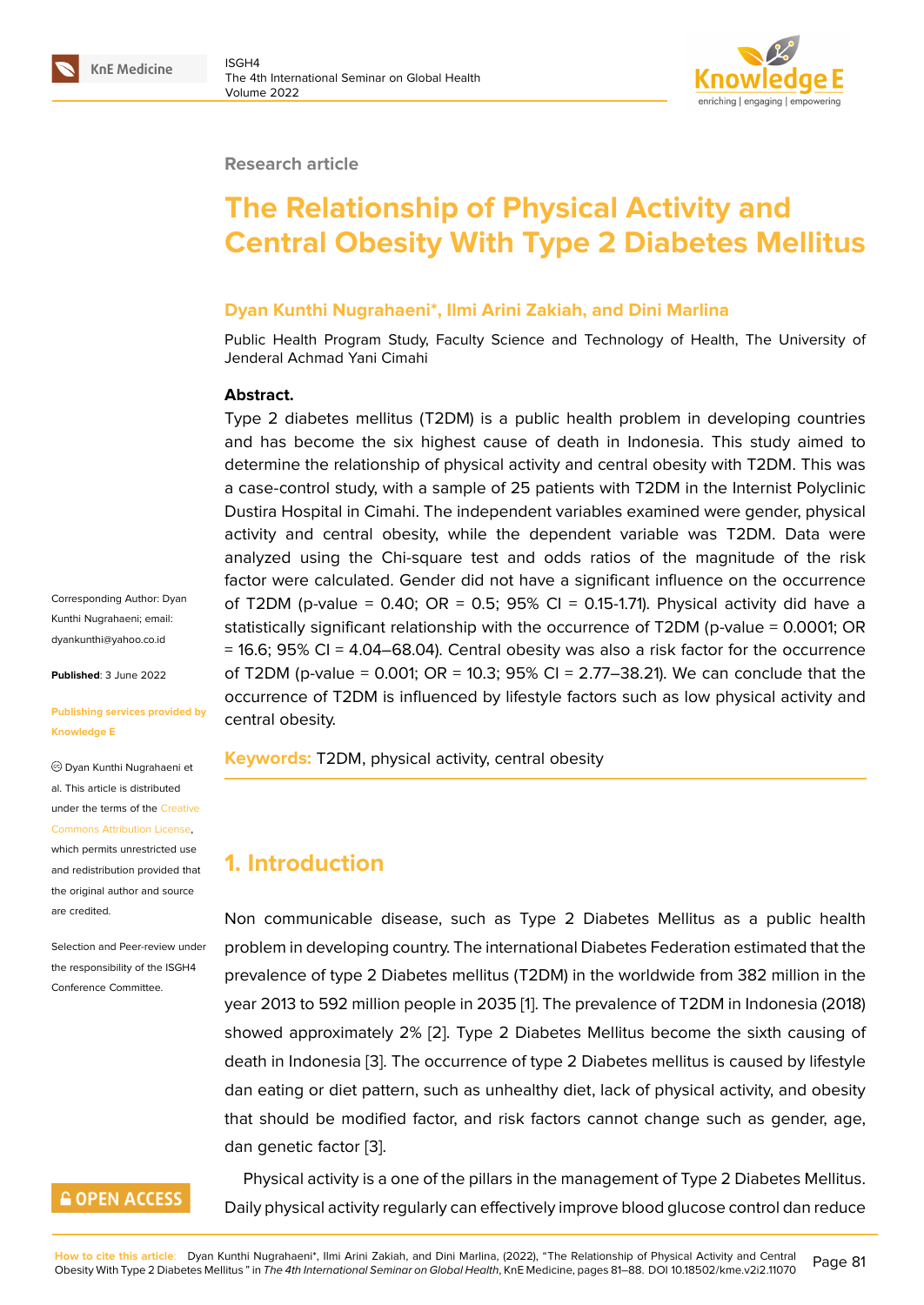progression and complication of T2DM [4]. Insufficient physical activity is a risk factor for T2DM by increasing insulin resistance [4]. Regularly physical activity can improves glycemic control in patient with Type 2 Diabetes Mellitus and reduces progression dan complication for Diabetes [5]. Seve[ra](#page-6-3)l studies showed that an important role of physical activity in lowering glycemic and r[ed](#page-6-3)ucing lipid profile at patients with Type 2 Diabetes Mellitus. There is a relationship between physical activity with occurrence of Type 2 Diabetes Mellitus [4]. It h[as](#page-6-4) become very urgent examine the variable of physical activity as a risk factor for T2DM.

Over half of all type 2 DM suffer from obesity, based on literature review by Colosia (2013), several study sho[w](#page-6-3)ed that the prevalence rate obesity in patient with type 2 DM in Qatar as many as 53.8%, Saudi Arabia 83,4% and 38%-52,7% in Taiwan [6]. Central obesity is a risk factor occurrence of Type 2 Diabetes Mellitus, central obesity plays a role with insulin resistance in patient with T2DM [7]. Measurement of central obesity such as waist-to-hip, waist-to-height ratio or waist circumference only can [be](#page-6-5) provided an additional information about risk factor on morbidity and mortality among middle-aged adults and elderly. Variable central obesity i[n](#page-6-6) this research used waist circumference only. Several studies shown that central obesity with waist circumference only are more associated with cardiovascular disease and syndrome metabolic such as Type 2 Diabetes Mellitus than uses with Body Mass Index (BMI) and [8]–[10]. This study aims to understand the relationship between physical activity and central obesity with Type 2 Diabetes mellitus.

# **2. Methods**

### **2.1. Study design**

This study was an observational study with design research used case-control study. This study held in Internist Policlinic Dustira Hospital Cimahi on June until August 2021.

### **2.2. Sample**

Population of cases in this research are patient was diagnosed with Type 2 Diabetes Mellitus (T2DM) who were registered in Internist Policlinic Dustira Hospital Cimahi. Inclusion criteria for sample cases: patients with diagnosed as having Diabetes Mellitus within the last 12 months, women and men with ages 25 to 75 years old, ability participated in this research without help. Inclusion criteria for sample controls: patient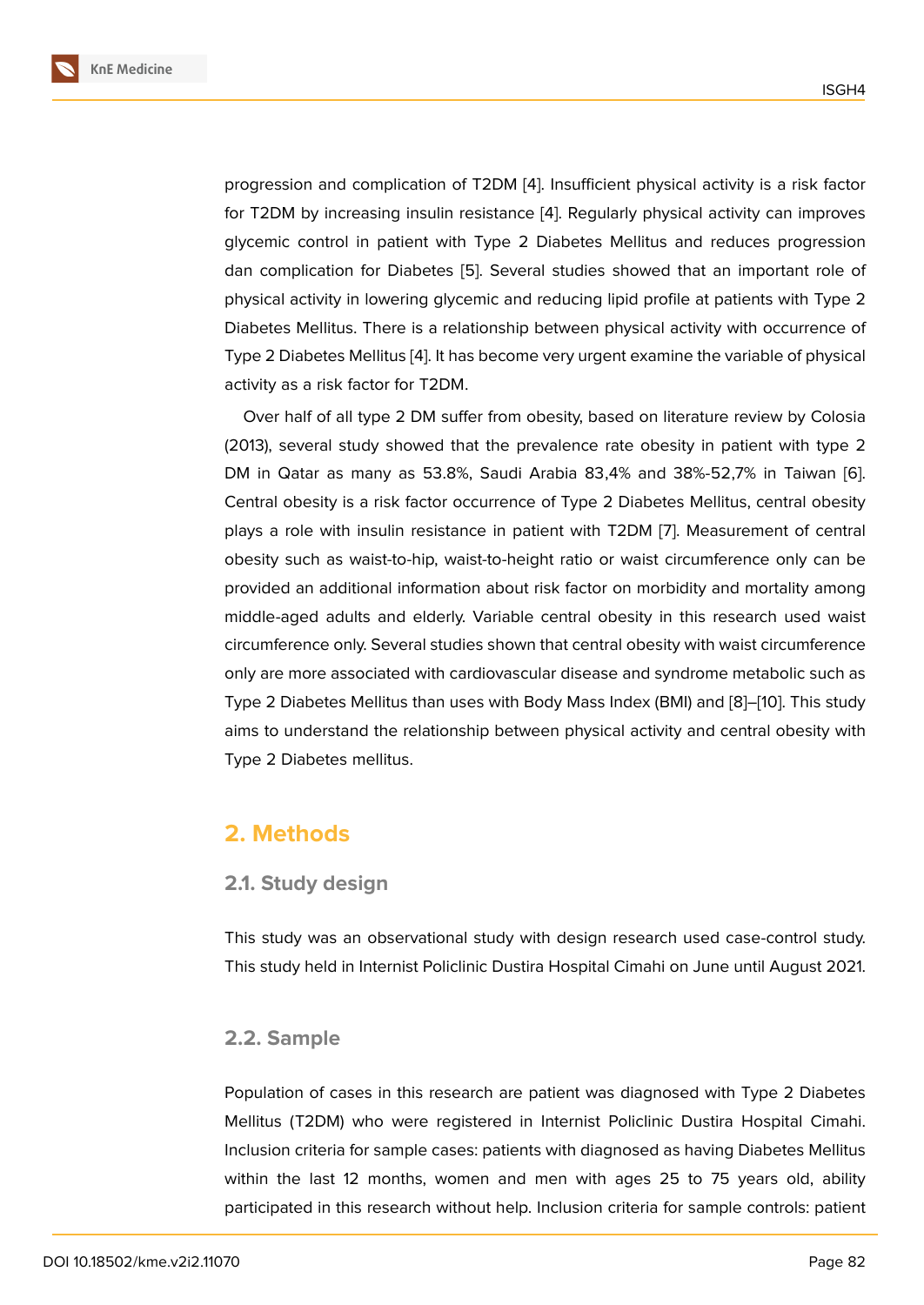did not diagnose with Type 2 Diabetes Mellitus within the last 12 months, man and women with ages 25 to 75 years old. We excluded participants with chronic medical conditions that restricted their activity.

Sample size calculated requires for a case control study as many as 25 people, with ratio case-control used 1:1, so that total sample in this research as many as 50 people. Sample study was taken by purposive sampling on patients with Type 2 Diabetes Mellitus in Internist Policlinic Dustira Hospital Cimahi.

#### **2.3. Instruments**

Data demographic consisted age and gender used open-ended questioner. Measurement of variable physical activity used Global Physical Activity Questionnaire (GPAQ). It assesses in which physical activity is performed (physical activity related occupational, transport and physical activity during leisure time), as well as sedentary behavior comprising 16 questions [11]. Central obesity assessed used waist circumference with tape measure, it was measured in the horizontal circumference at the midpoint between the lower border of the rib and the iliac crest or measured at the level of belly button (umbilicus) [12].

#### **2.4. Dat[a c](#page-7-0)ollection procedure**

This research was approved by Ethic Committee in Stikes Jenderal Achmad Yani Cimahi with number registration: 29/KEPK/VII/2021. Variable independent consisted data demographic (age and gender), physical activity and central obesity.

Data demographic (age and gender) are taken by conducting interview with participants. Age divided into five categories, namely 25 – 35 years, 36 – 45 years, 46 – 55 years, 56 – 65 years and 66-75 years. The gender variable was divided into female and male. Physical activity was categorized as low and moderate and measured using GPAQ through face-to-face interviews with all off participants. Waist circumference used assessment for central obesity (International Diabetes Federation Criteria for South Asia), a waist measurement of  $\geq 90$  cm for male dan  $\geq 80$  for female is an indicator of central obesity [12]. Variable dependent in this research is Type 2 Diabetes Mellitus. All participants provided written informed consent before decided to participate in this study.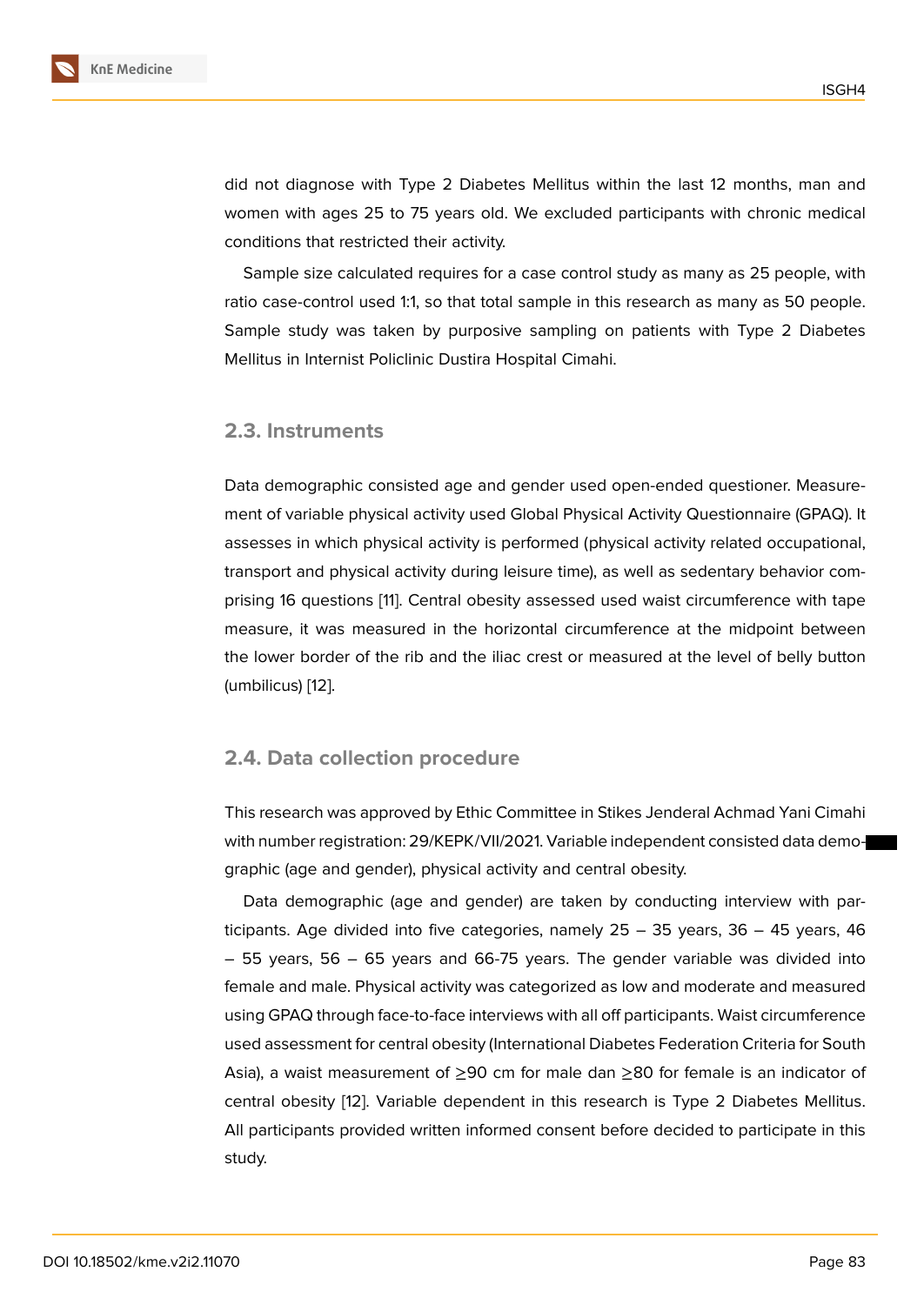

#### **2.5. Data analysis**

Univariate analysis was performed to explained frequency distribution each variable. Bivariate analysis was conducted to identify and analysis the relationship between independent and dependent variables using the chi-square test. The significant test used p-value with a significance level (alpha=0.05). The magnitude of risk factor T2DM was measured with Odds Ratio (OR), with 95% Confidence Interval (CI). Analysis data can be conducted in the statistic software SPSS.

## **3. Results**

The research showed that majority participants aged between  $56 - 65$  years old as many as 16 people (32%), most of participant among male (70%) as shown in table 1.

| Variabel  | <b>Frequency</b> | Persentase (%) |
|-----------|------------------|----------------|
| Age       |                  |                |
| $25 - 35$ | 6                | 12             |
| $36 - 45$ | 8                | 16             |
| $46 - 55$ | 10               | 20             |
| $56 - 65$ | 16               | 32             |
| $66 - 75$ | 10 <sup>°</sup>  | 20             |
| Gender    |                  |                |
| Female    | 15               | 30             |
| Male      | 35               | 70             |
| Total     | 50               | 100            |

TABLE 1: Characteristic participants.

The research showed that patients with Type 2 Diabetes Mellitus among female as many as 15 people (62.5%), with low physical activity are as many as 19 people (76%) and T2DM Patients with category of being central obesity are 20 people (80%), as shown in table 2.

In this research, showed that variable of gender was not significantly statistic with occurrence T2DM with p-value=  $0.4$  and OR=  $0.5$  (95% CI=  $0.15 - 1.71$ ). The study showed that, physical activity was statistically significant with the occurrence of Type 2 Diabetes Mellitus, with p-value= 0,0001. The magnitude of risk factor for occurrence of Type 2 Diabetes Mellitus was measured with Odds Ratio (OR) amounting to 16.6, 95% Confidence Interval (95%CI= 4,04 – 68.04), it means that people with low physical activity have a risk for occurrence of T2DM 16.6 times compared to people with moderate physical activity.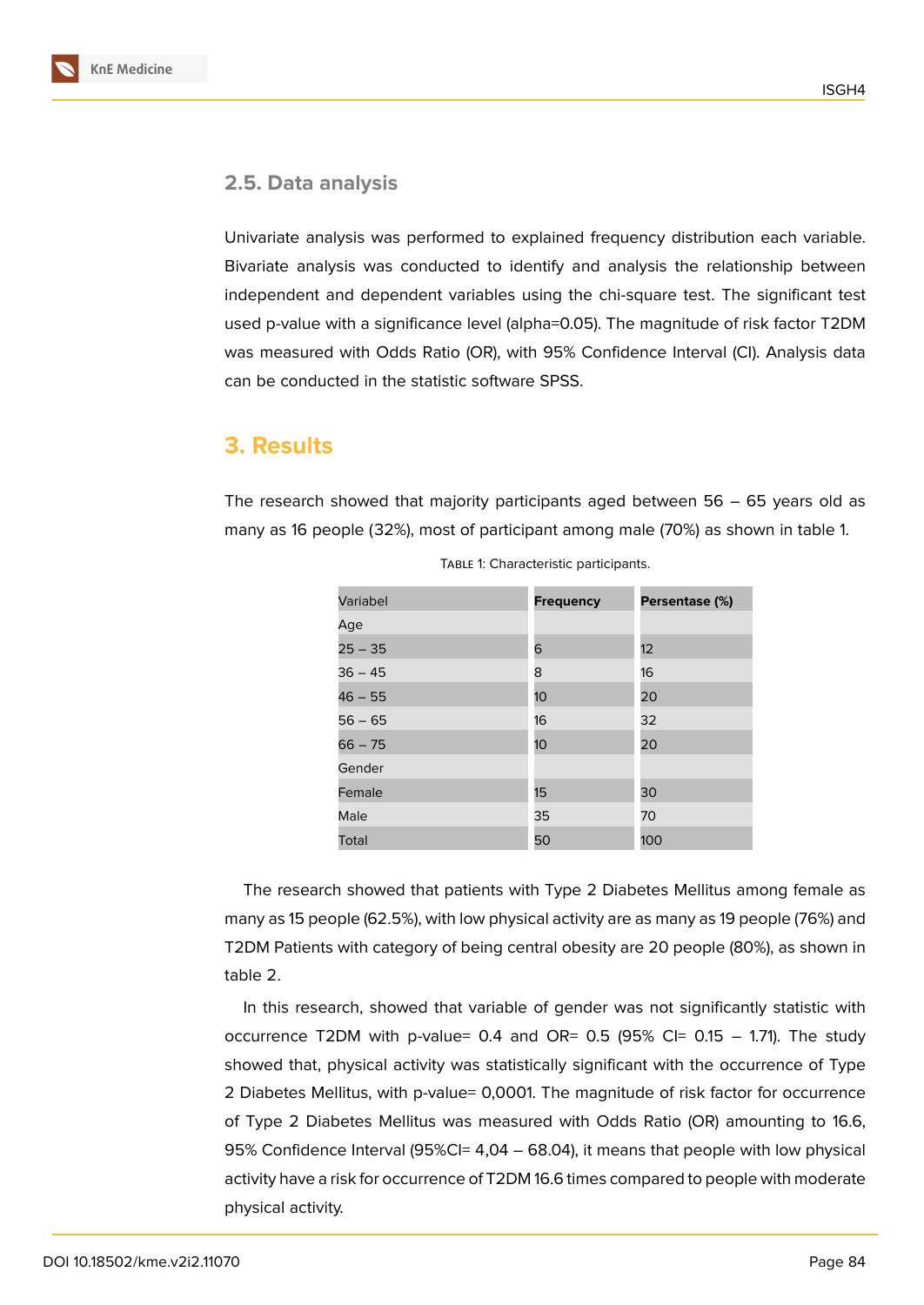| <b>Variable</b>   | T2DM       |            | OR (95% CI)                 | p-value          |
|-------------------|------------|------------|-----------------------------|------------------|
|                   | Cases      | Control    |                             |                  |
| Gender            |            |            |                             |                  |
| Female            | 15 (62.5%) | 20 (76.9%) | $0.5(0.15 - 1.71)$          | 0.4              |
| Male              | 9(37.5%)   | 6 (23.1%)  |                             |                  |
| Physical activity |            |            |                             |                  |
| Low               | 19 (76%)   | 4 (16%)    | 16.6<br>(4.06)<br>68.04)    | 0.0001           |
| Moderate          | 6 (24%)    | 21 (84%)   |                             |                  |
| Central obesity   |            |            |                             |                  |
| Yes               | 20 (80%)   | 7 (28%)    | D <sub>10.3</sub><br>38.21) | $(2.77 - 0.001)$ |
| No                | 5 (20%)    | 18 (72%)   |                             |                  |
| Total             | 25 (50%)   | 25 (50%)   |                             |                  |

Table 2: The relationship between gender, physical activity and central obesity with T2DM.

Central obesity is a risk factor for occurrence of Type 2 Diabetes Mellitus, with pvalue= 0.001 and OR=10.3 (95% CI=  $2.77 - 38.21$ ), it means that people how have central obesity having a risk for occurrence of T2DM 10.3 times compares to people don't have central obesity.

## **4. Discussion**

In this research showed that patient with T2DM with low physical activity as many as 76%, compared with research by Trisnadewi (2019), showed that people with T2DM having low activity as many as 52. 9%, and Wang (2018), the percentage population had a low physical activity level as many as 28.6% [4]. Physical activity associated with low physical activity )p-value= 0.0001), according to the research from Simbolon (2020), the study showed that people with less activity has twice a risk factor of having Diabetes Mellitus compared with people with very phy[sic](#page-6-3)ally active [3]. Based on research by Wedati (2014), showed significant difference in the average fasting blood sugar level among respondent (p-value= 0.011). The average blood sugar level in the group with less physical activity was 98.95 mg/dl, while in the group has [s](#page-6-2)ufficient physical activity is 92.7 mg/dl [13]. Lack of physical activity causes the total energy consumed to exceed compared with total of energy released, it can be energy stored in the adipose tissue[13]. The lack of physical activity with the high consumption of carbohydrates, and fat can caused i[ncr](#page-7-1)ease free fatty acid in cell, it will reduce the translocation of glucose transporters to the plasma membrane and caused insulin resistance in people [with](#page-7-1) Type 2 Diabetes Mellitus [3]. World Health Organization recommended about physical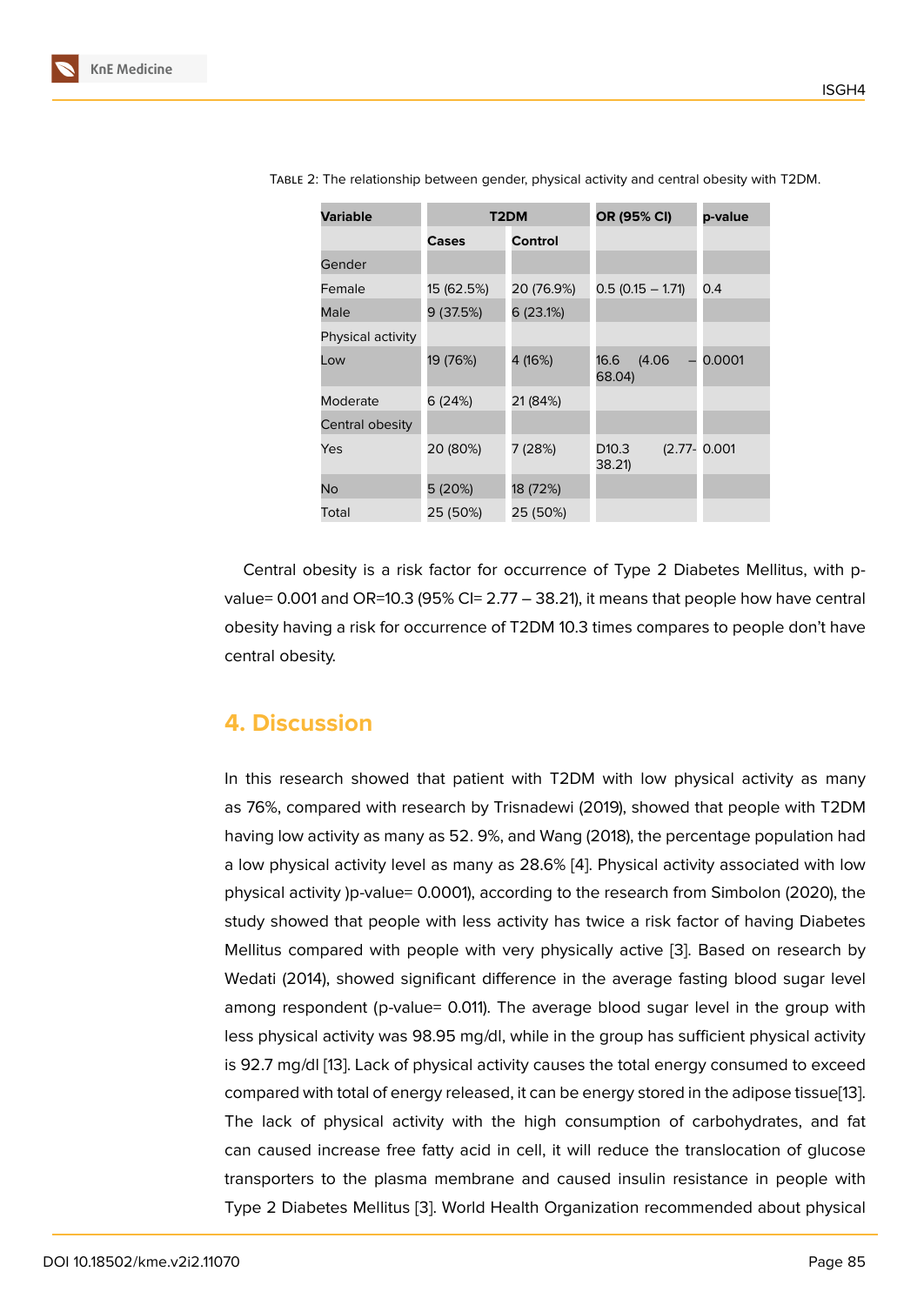activity at least 150 minutes a week for moderate activity or at least 75 minute of vigorous-intensity aerobic [4]. Moderate to vigorous physical activity is recommended to manage T2DM [5].

In this research founded that 80% patient T2DM had central obesity, to comparison, in a research conducted by [Mu](#page-6-3)nir (2015), the percentage of central obesity in patient with T2DM as much as [79](#page-6-4)% [7], and Trisnadewi (2019), founded that respondent with T2DM and how have central obesity amounted that 56,9%. Central obesity was significantly with occurrence of T2DM (p-value= 0.0001), this research is in according with research conducted by Trisnade[w](#page-6-6)i with p-value= 0.031 [14] and meta-analysis conducted by Fremantle (2008), there was strong association between abdominal obesity with the occurrence of Type2 Diabetes Mellitus with p-value  $<$  0.0001 and OR 2.14 (95% CI= 1,7 – 2,71) [15] Risk factor the occurrence of Typ[e 2](#page-7-2) Diabetes Mellitus such as obesity, which is caused by poor dietary habit and lifestyle [16] based research by Fajarini (2013), nutritional knowledge was significant (p-value= 0.047; OR= 2,3) with obesity in patients with T2DM[.](#page-7-3)

In people with central obesity, there is a relea[se](#page-7-4) of free fatty acids into the blood circulation. Mobilization of fat will be faster from the visceral area compared to subcutaneous fat. The increase in free fatty acids will stimulate the release of adipocytokines hormones such as leptin, tumor necrosis factor (TNF-α), interleukin-6 (IL-6) The release of adipocytokines hormones results in increased gluconeogenesis, block insulin receptors and inhibit muscle glucose transport can lead to insulin resistance as a cause of type 2 diabetes mellitus [14], [17]. Reduction central obesity or abdominal obesity may lead to risk factor the occurrence of T2DM dan progression on diabetes [15]. Based on research Kosaka et al, showed that a life style intervention with physical activity: walking 30- 40 minute/day, u[sing](#page-7-2) [sta](#page-7-5)ircase of an elevator or an escalator, 30 minute cycling on weekend, and combined with diet therapy reduces the risk of T[2D](#page-7-3)M by 67,4% [5]. The limitation of this study is that when measuring waist circumference, respondents do not reveal their clothes because they are in an open room, so the clothes affect the measurement results.

## **5. Conclusions**

The occurrence of T2DM is due to lifestyle change such as low physical activity and people who are central obesity. Reduction of central obesity with diet and regularly physical activity can be reduction of risk factor for T2DM. Type 2 Diabetes mellitus can cause various complication, and it can be declining quality of life and physical activity.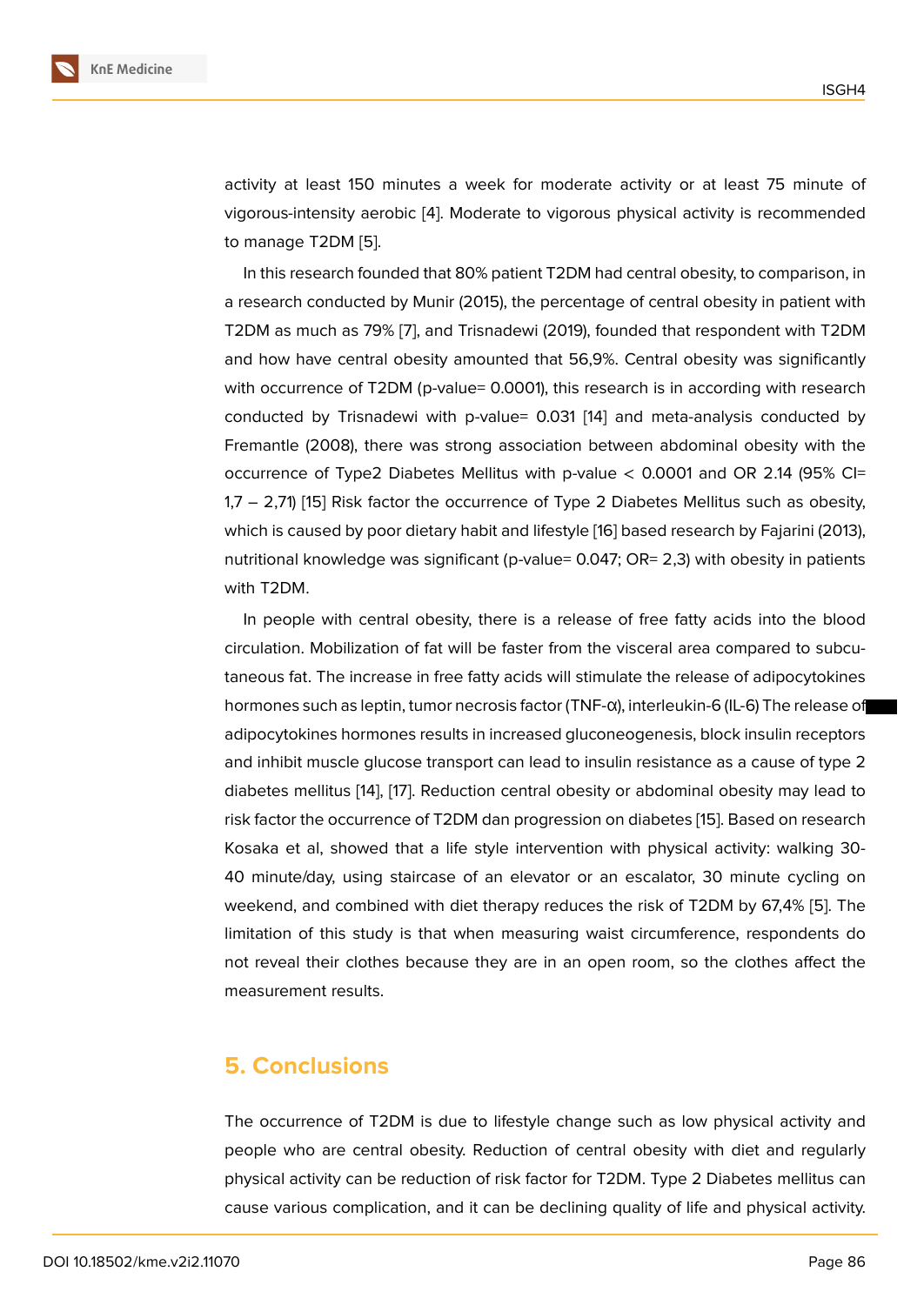

It is recommendation for patients with Type 2 Diabetes Mellitus to routinely measured waist circumference as an indicator for weight loss intervention to prevent complication, reducing progression and mortality of T2DM.

# **Acknowledgment**

We would like to thank the Research Department Stikes Achmad Yani Cimahi, the Internist Policlinic Dustira Hospital Cimahi, and all of respondents who are willing to participated in this research.

# **References**

- <span id="page-6-0"></span>[1] Ramachandran A. Trends in prevalence of diabetes in Asian countries. World Journal of Diabetes. 2012;3(6):110. https://doi.org/10.4239/wjd.v3.i6.110
- <span id="page-6-1"></span>[2] Soewondo P, Ferrario A, Tahapary DL. Challenges in diabetes management in Indonesia: a literature review. Globalization and health. 2013 Dec;9(1):1-7.
- <span id="page-6-2"></span>[3] Simbolon D, Siregar A, Talib RA. Physiological factors and physical activity contribute to the incidence of type 2 diabetes mellitus in Indonesia. Kesmas. 2020;15(3):120– 127. https://doi.org/10.21109/KESMAS.V15I3.3354
- <span id="page-6-3"></span>[4] Duncan GE. Exercise, fitness, and cardiovascular disease risk in type 2 diabetes and the metabolic syndrome. Current diabetes reports. 2006 Jan;6(1):29-35.
- <span id="page-6-4"></span>[5] Hamasaki H. Daily physical activity and type 2 diabetes: A review. World Journal of Diabetes. 2016;7(12):243. https://doi.org/10.4239/wjd.v7.i12.243
- <span id="page-6-5"></span>[6] Colosia AD, Palencia R, Khan S. PDB14 Prevalence of Hypertension and/or Obesity in Patients With Type 2 Diabetes Mellitus in Asia: A Systematic Literature Review. Value in Health. 2012 Nov 1;15(7):A661.
- <span id="page-6-6"></span>[7] Munir M, Sutjahjo A, Sustini F. Profile of type Ii diabetes mellitus with central obesity in Dr. Soetomo Hospital. Folia Medica Indonesiana. 2016;51(3):177-179. https://doi.org/10.20473/fmi.v51i3.2831
- [8] Kurniati N. Obesity and central obesity. Medical Journal of Indonesia. 2018;27(2):1–2. https://doi.org/10.13181/mji.v27i2.3014
- [9] Rush E, Laulu MS, Mitchelson E, Plank L. Central obesity and risk for type 2 diabetes in Maori Pacific and European young man in New Zealand. Food and Nutrition Bulletin. 2002;23(3):143–154.